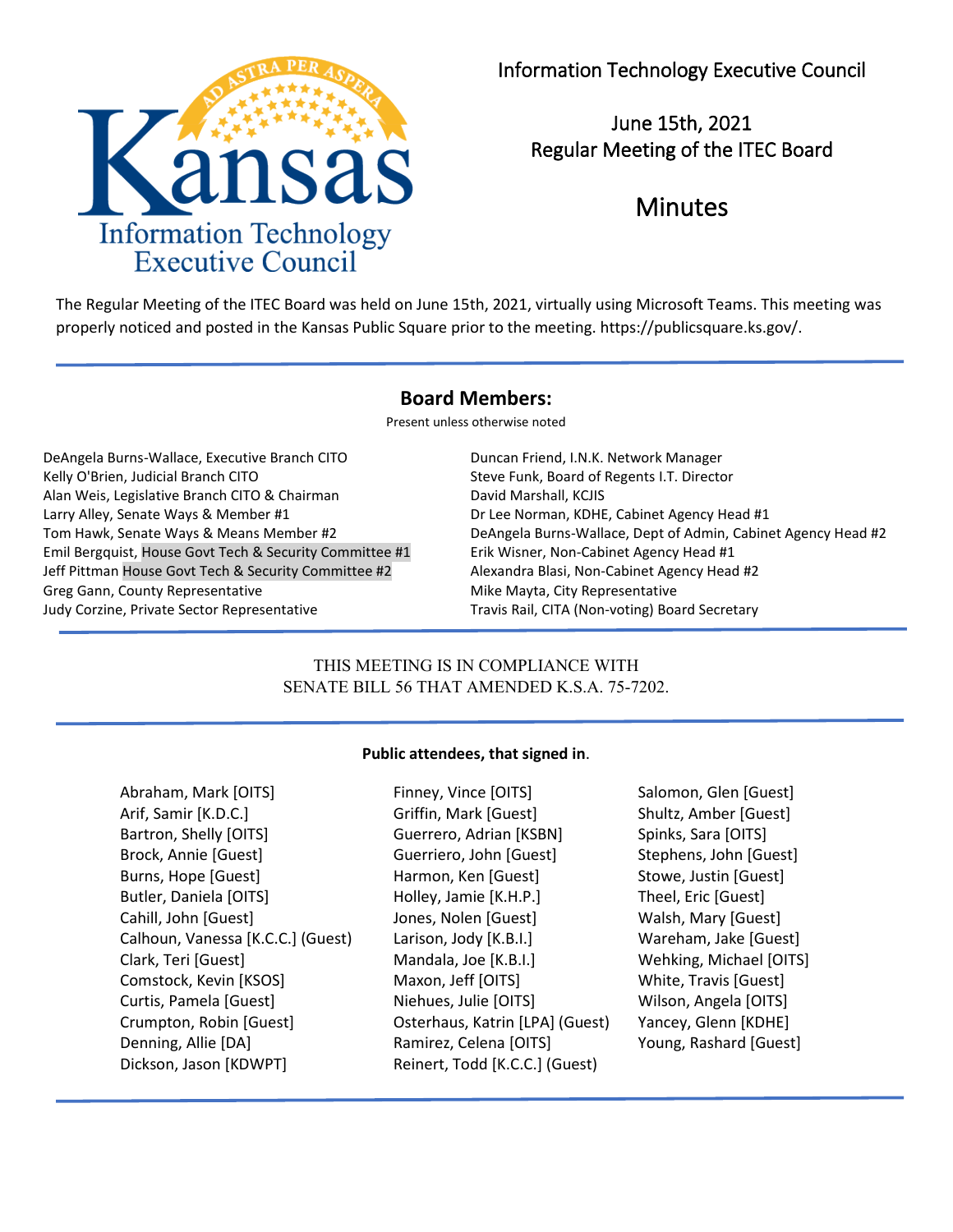### **WELCOME / CHAIRPERSON COMMENTS**

Call to Order – Chairman CITO Alan Weis Roll Call – Celena Ramirez

### **APPROVAL OF AGENDA**

Motion to Approve the Agenda by Mike Mayta and seconded by DeAngela Burns-Wallace Approved as written. No amendments or added agenda items.

### **APPROVAL OF MINUTES**

June 15th, 2021 Minutes Motion to Approve the Minutes by Greg Gann and seconded by Sen. Jeff Pittman Unanimously Approved as written. No amendments.

### **ADVISORY BOARD UPDATES/EDUCATION SEGMENT:**

Welcome Rep. Pam Curtis & Sen. Jeff Pittman Alan Weis, (Chair), CITO-LG

- House Minority Leader Rep. Sawyer appointed Rep. Curtis. She represents House District 32 in Kansas City. She is a ranking member of JCIT and has been a part of the legislature since 2014.
- Sen. Pittman has been a part of the ITEC board before as a Representative. He is now a Senator, and Senator Minority Leader Sen. Sykes appointed him. Sen. Pittman represents Senate District 5, which covers Leavenworth, Lansing, and a part of Kansas City and Bonner Springs. This is his first year as a Senator. He was also a house member from 2017-2020 and a member of JCIT.

Information Technology Advisory Board (ITAB) Update DeAngela Burns-Wallace, CITO-E

• The last month at ITAB, we spent most of our meeting taking last-minute feedback on ITEC policies regarding the 5000 Series, 8000 Series, and 2000 Policy Series. You will also see it in the presentations today. We also celebrated our PMM graduates, which we also will do here. Finally, we talked about the return of in-person work and the possible impact on our IT operations and being prepared. Next, we talked about the ARPA. The American Rescue Plan Act funds coming into the State and Local levels. Their discretionary dollars are coming in at the State, counties, and municipal and smaller cities levels. IT will be a critical piece for those discretionary dollars. Those dollars are already flowing into the State.

Action Item Review Travis Rail, CITA

- There are no new action items created from the last ITEC meeting. The only current action item is #24, which is to review the current ITEC seats that need to be refreshed. We have been working with the Governor's office and have several candidates in place. I feel we will have three new candidates appointed by the September ITEC meeting.
	- Sen. Pittman asked, Is there a way to advise on how to prioritized investments in technology? Or do we let agencies respond as they will? If anyone has talked about the advisory board from an architectural standpoint?
	- CITO Burns-Wallace replied the State discretionary dollars are going through Spark. The Spark process is similar to last year but different, and the Executive committee has been named, but the others have not. Also, one of the Governor's priorities that she will be infantizing is in IT and around infrastructure and cybersecurity. Also, in cybersecurity, some initiatives pull together State, local, public, and private around cybersecurity. These dollars, unlike last year's dollars they have a longer window. The dollars can be obligated in 2024 and spent in 2026.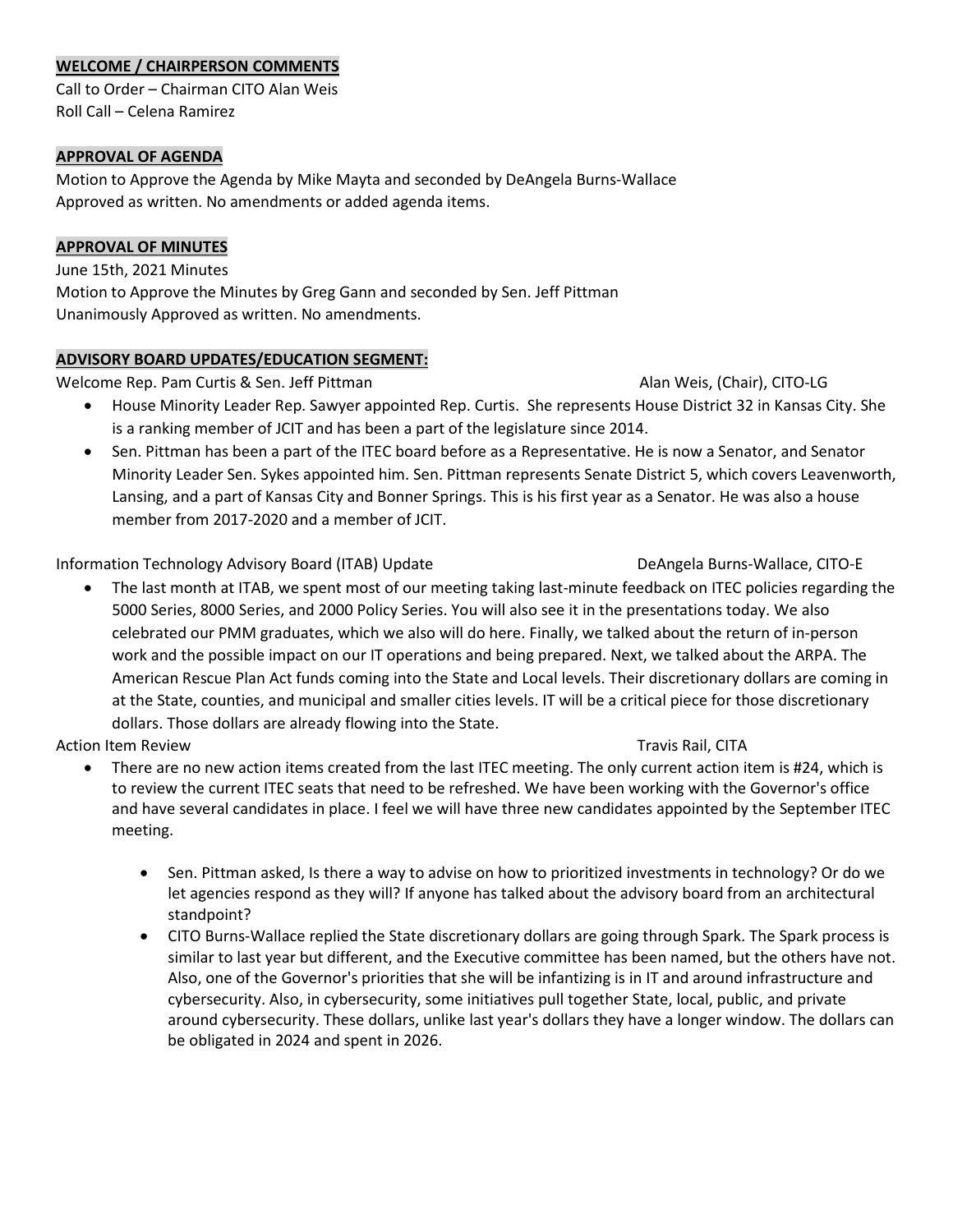### **PRESENTATIONS - DISCUSSION AND POSSIBLE ACTION**

• Spring PMM Graduates **Deangle Burns-Wallace, CITO-E** 

# • We want to take a moment and celebrate our spring PMM graduates. We know the importance of Project Management and having trained experts across our agency and State. I and the fellow CITO's always join them throughout the class, meet them and answer any questions. We want to thank the graduates and the agencies who allow them to take the time away. We encourage people to take advantage of various pieces of training and tools we still have available.

• Cybersecurity Insurance Discussion Jeff Maxon, CISO

- A couple of months ago, there was a proposal and some discussion about cybersecurity insurance for the State of Kansas. We discussed the ransomware attacks at oil pipelines, meat packing facilities, etc. We reached out to a couple of organizations that can discuss what is happening across the country at the State government level. We chose NASCIO (National Association of State Chief Information Officers) and National Governors Association. We brought them along to present the cybersecurity insurance landscape for the country and at the State level. We have Meredith Ward from NASCIO and John Guerriero from National Governors Association.
	- Meredith Ward stated NASCIO is an association of all 50 States, and State CIOs are represented through NASCIO. The cybersecurity bill has been more critical than ever in the last fifteen months. The pandemic brought to light a lot of new challenges and gaps in cybersecurity. The average most States get 3% for cybersecurity in their IT budget. That 55% of States have cyber insurance.
	- John Guerriero stated the National Governors Association has been working with Governors for the last seven years, including this year. We are looking forward to working with the State of Kansas. Kansas is selected into NGAs 2021 Policy Academy Advancing Whole of State cybersecurity. We've also been working with NLC (National League of Cities). The increase in ransomware and cyber insurance has increased in the last fifteen months. Cyber Insurance covers more than just ransomware.
	- Sen. Pittman asked, "what about the reverse?" I know we talked about getting it, but have there been any States that have legislated against getting it. Any State entities or public entities getting cyber insurance? Meredith Ward and John Guerriero replied none that we know of. Alan Weiss replied Legislative Post Audit has been looking into this too. Justin Stowe the Post Auditor, is here with us today. Justin Stowe replied to our counterparts in the Washington State Auditors office. They experienced a massive data breach of unemployment data that they were using to audit the State of Washington's unemployment system. We are in the process of a similar audit ourselves.
	- My former boss moved to Washington stated that having cyber insurance has been integral in the survival of their situation. CITO Burns-Wallace replied KISO office services and supported all State government, legislative, and judicial. The essential pieces that were brought today are the understanding of where this fits in the toolkit. Also thinking about how do we leverage the toolkit and ensure that those pieces are in place. We look at ourselves as individual entities, but we can have multiple layers of protection and different types of protection. We do this in a more holistic way on a more enterprise level. Thank you for bringing this conversation to the table.
	- Steve Funk replied I would agree that cybersecurity insurance is not the first step. The universities did look at this a couple of years ago and purchased cybersecurity insurance. It seems we had to ask for a statute change to be able to make that purchase. That there was something prohibiting State agencies from purchasing insurance in general, not cybersecurity. CITO Burns-Wallace replied, Steve, there is a piece of that is right. You know we are, as a state where are own insurer. I'm sure something would need to be in place for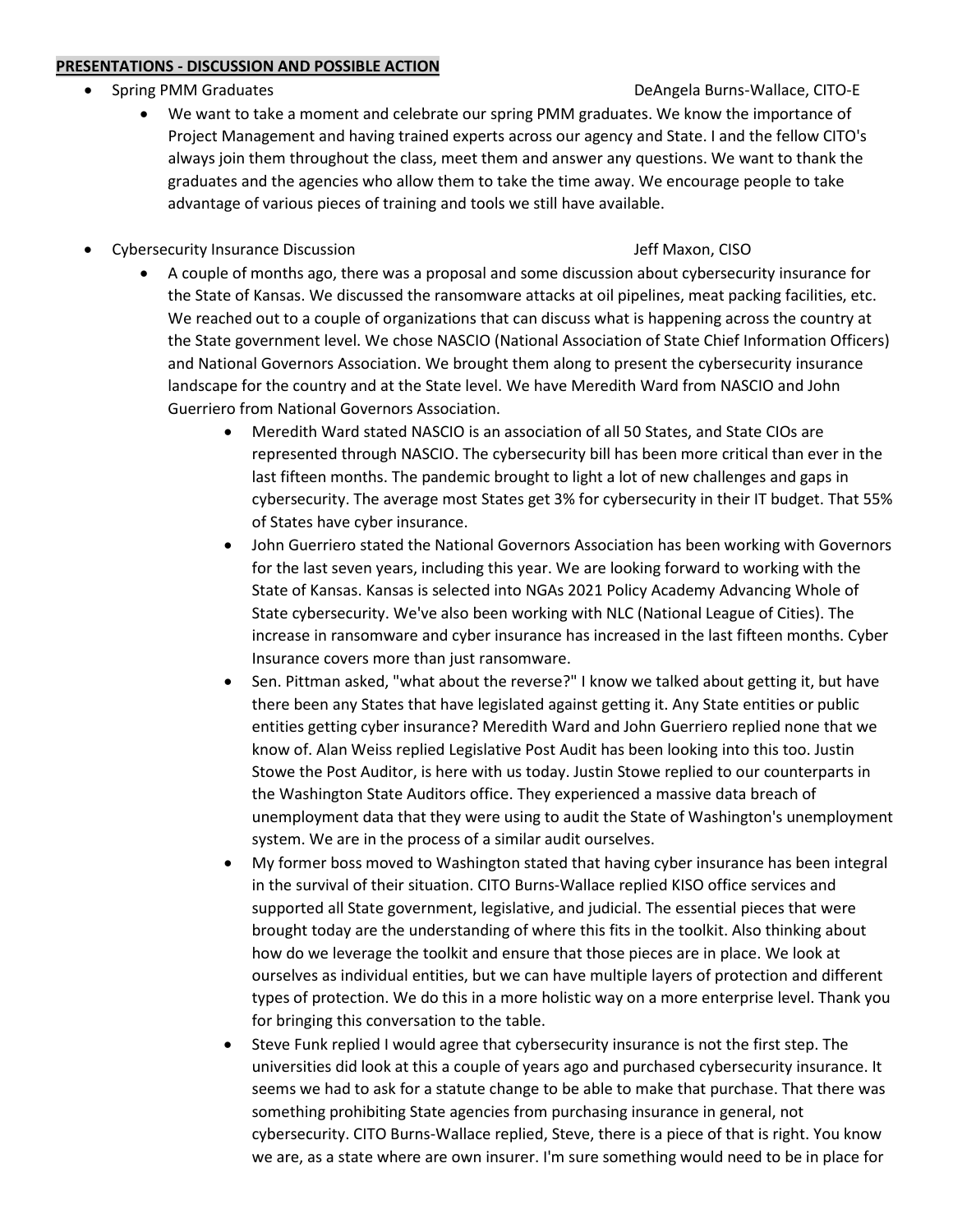that and that we would need to look at as well. Alexandra Blasi replied I was wondering if anyone had any information about the regulation of cybersecurity insurance.

- Is this something regulated by Kansas Insurance Department? Or are there other entities at the Federal level that regulate these companies? How would the State be protected in that way? What could potential conflicts of interest will there be with different agencies using different services? CITO Burns-Wallace replied we all need to have a conversation about that because if we have individuals, particularly smaller agencies trying to walk this road. It will not be successful. What do we have, and what do we need? Is one of the reasons why we put the KISO office put information Securit Officer leveraged into a non-cabinet agency. We know they don't have the infrastructure. We need to put security in place. The larger agencies don't do just cybersecurity insurance. They do other things as well. Alexandra Blasi replied I agree that a statewide approach is the best option. Just looking at it from the standpoint of a small agency, the resources can be leveraged at the State level versus individual agency basis. I'll reach out to the insurance department as ask them. I'm interested in learning more personally.
- Guidance for Secure Video Conferencing Travis Rail, CITA

- The last couple of ITEC meetings have discussed securing video conferencing for agencies in the March meeting. It was suggested that we combine a couple of existing documents, and what came out was an entirely new document. That was encompassing the entire enterprise and state IT. This guidance document was a result of action item number 23. That was put forth at the September 2020 ITEC meeting. The specifics were to review the ITEC policy's for any possible opportunities for collaboration and teleconferencing guidelines. I spent several months working with the KISO's office and Jeff Maxon to put together a list of guidelines. These guidelines are optional and merely recommendations. The purpose of the guideline is to recommend state entities and establish guidelines with cybersecurity principles and practices that individuals and organizations can follow to video conference more safely. Additionally, the guidelines also provide security settings links to some significant platforms such as Adobe Connect, Webex, GoToMeeting, GoToWebinar, MS Teams, Slack, and Zoom. We previewed this to a group of stakeholders, got a lot of positive feedback, and made some adjustments.
	- Jamie Holley asked, are there any sieges requirements for either software and or hardware or secure video conferencing? Jeff Maxon replied, for my understanding, it follows the rest of the guidelines for nothing specifically in ours. Still, generally for the sieges just it's the same guidelines for managing data in general. So the environment depending on the organization environment is Teams environment is in one that is up to sieges standards. Our perspective of the executive branch support platform Teams we did put it in an environment where it can support control data. Sen. Pittman asked, is there any way we could wait until the next ITEC meeting? So that we can review and look through it. If you want to vote on it today. I will withhold my vote. Do we need to adopt it today? Or can we wait till the next meeting? Alan Weis replied to Sen. Pittman that this guideline and any other policies are always up for review. If we notice 3-6 months down the line, we need to add or change something in the guidelines. We can come back and revisit to edit and adopt the updated guidelines. Sen. Pittman replied that certain individuals in the legislature are very paranoid about the video conferencing situation in general in the State. I was hoping to review it with them to see what kind of objections they may have. Mr. Chairman, I will withhold my vote if we go ahead and vote today.
	- Motion to approve by Erik Wisner, seconded by Greg Gann. Motion passed by voice vote.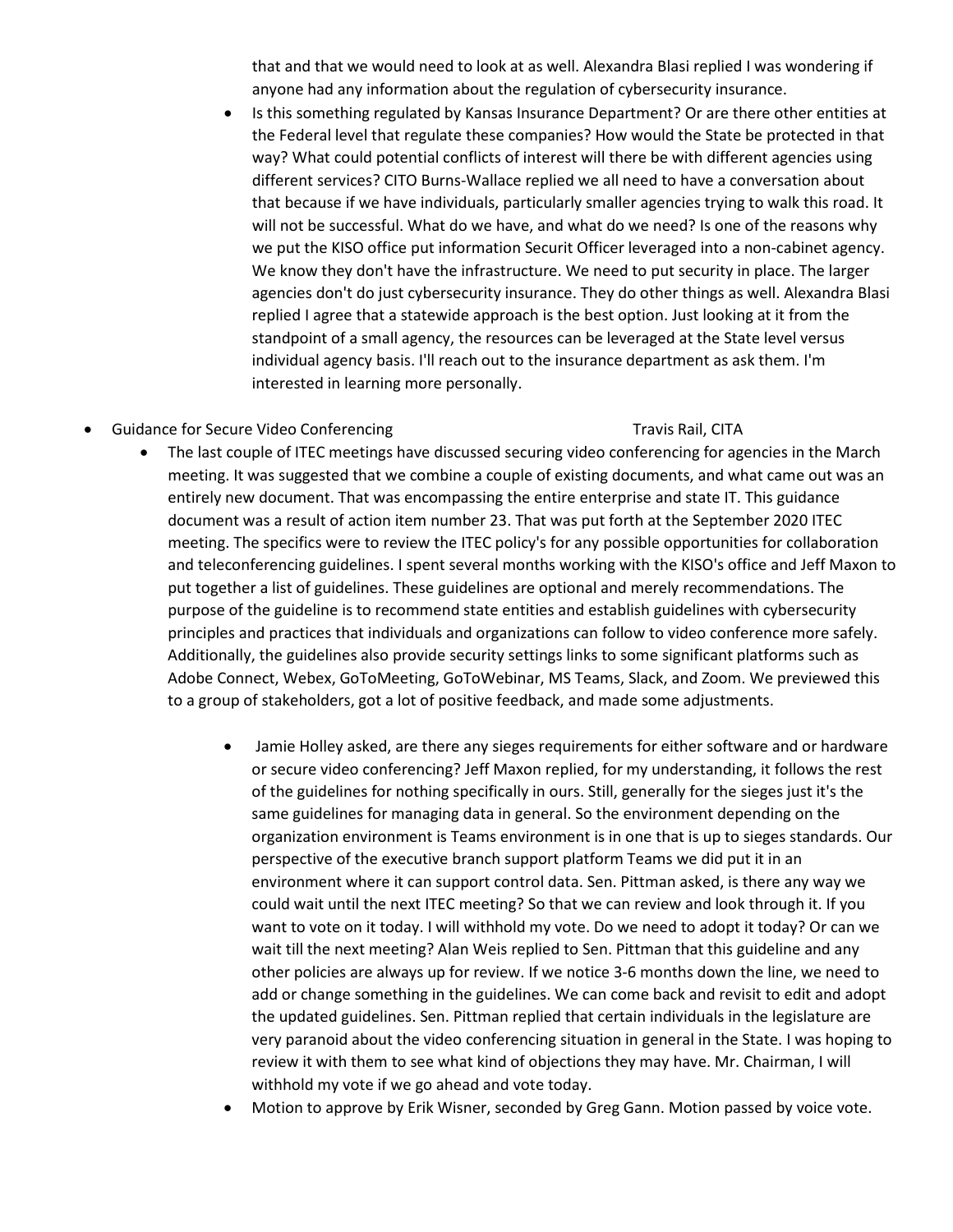Draft Guideline: ITEC-1220-G

Information Technology Policies & Standards – Board Discussion Travis Rail, CITA Draft Policy: ITEC-3000-P

- The purpose of this policy is to provide guidance. In addition, this policy defines the terms and how ITEC will issue this in the discharge of its statutory responsibilities to include establishing technology architecture for the State technology enterprise. It will also establish an active policy hierarchy between the state statute, ITEC branch policies, agency policies, and business policies. We circulated this after the March ITEC meeting and received a lot of positive feedback. Therefore, I wanted to present this to the Council today for possible adoption. CITO Burns-Wallace stated there was a question from the chat group. They are asking about elected official agencies in the context of the branch. Travis Rail replied the way that the branch applies can be generic in the policy under organizations affected. It says all branch, boards, commissions, departments, visions, agencies of the state government are referred to as entities. A brief discussion followed. Motion to approve by CITO Burns-Wallace, seconded by Steve Funk. Motion passed by voice vote.
- Policy Series 8000: Data Administration Board Discussion Travis Rail, CITA Draft Policy: 8000, 8010, 8010A, 8010B
	- This group of policies aims for policy 8000 to establish the Kansas Data Review Board (KDRB) to advise the chief information technology architect. For policy 8010, it is to define the policy and requirements for all agency businesses and information technology initiatives and acquisitions. Mark Abraham's group presented this at the last ITEC meeting. Mark is here today to answer any questions about this group of policies. Alan Weiss asked on policy 8000 section 7.1. It lists the board's makeup, but it doesn't list the total number of members. Do you know what the total members of the board would be? Travis Rail, there has been debate about that, and we certainly define specifically will be on the board. We wanted to leave to ITEC to flex that board around as seen fit. We did not come up with how many people will serve on the board. Alan Weiss replied, so there are specific members listed, but it's up to the three CITA's to assign additional members. Is that correct? Travis Rail replied yes. Motion to approve by CITO Burns-Wallace, seconded by David Marshall. Motion passed by voice vote.

### **STAFF REPORTS - DISCUSSION AND POSSIBLE ACTION**

Chief Information Technology Officer Updates

• Judicial Branch Kelly O'Brien, CITO-J

- We continue to implement our centralized case management system and continue to work with Tyler Technologies to make sure the system is improving. Lately, we have been focusing on trying to deal with what we identify as our external stakeholders. Those are individuals or groups that we provide information to from the Court to these groups. The Court has gone through and tried to focus on coming up with a standardized set of data that will be shared. We hope to have this project completed by midnext year.
- 

### • Executive Branch DeAngela Burns-Wallace, CITO-E

• Across our agencies, we support our staff coming back into the office and helping them transition back and make sure everyone is operational. Another thing keeping our team busy is finishing up our data center migration. We are in the 98% mark on that, and the last 2% is a really heavy lift. But, it is happening, we are excited. We will be vacating the Landon building later this summer. Some of you know this has impacted so many of our agencies big and small. We are excited to move from that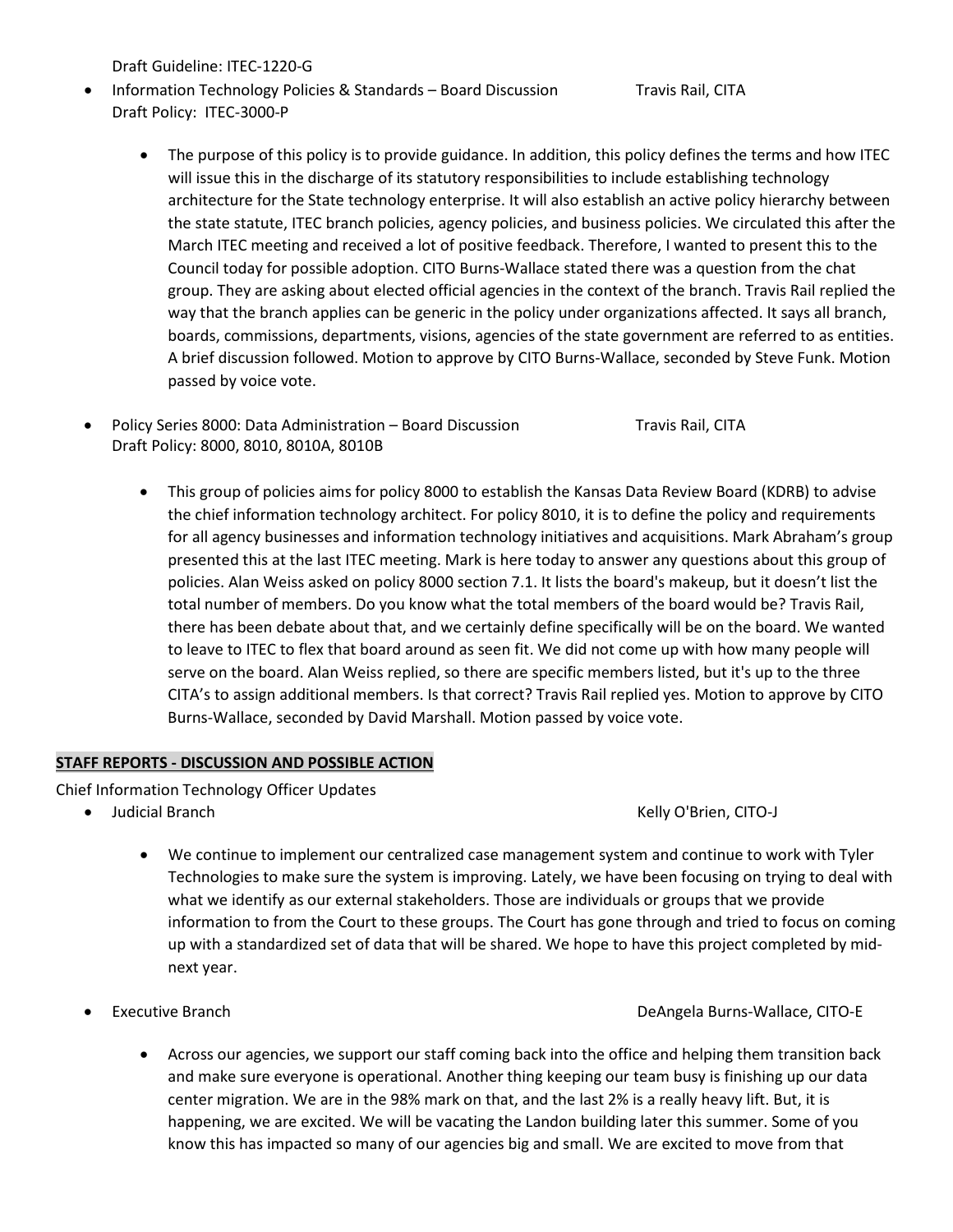project to leverage our resources into other initiatives going forward. We have submitted our rates, and we took another hard look at the rates again. We were able to keep them pretty steady from 22 to 23. There were actually one or two that were reduced. Have also decreased the number of actual rates. Different rates once again this year to continue to refine and clean up. Take a moment to take a strategic focus to think about where we want to be as a state in the next three to five years.

### • Legislative Branch Alan Weis (Chair), CITO-LG

The legislature concluded on May 26<sup>th</sup>. During the legislative session, there were a total of 769 bills introduced, and of those 116 become law. All committee meetings were conducted with video conferencing. We had comprese participate in the meetings across the State remotely from January 11<sup>th</sup> through May 8<sup>th</sup>. We had a total of 2,510 legislative meetings with a total of 140,000 meeting minutes on the Webex system. This was the first time in the history of our State we have allowed full participation and legislative process from anywhere in the State.

# CITA Update Travis Rail, CITA

• I like to provide a quick update on the ITEC 2000 policy, and the 5000 policy group most of you know is the statutory definition of IT project did not change in this legislative session. However, last week we selected Service Now and its IT business management platform to help automate this process to get away from those manual processes. Our intent by the first part of next year agencies will be able to do project approval and the project reporting through this new platform. We are asking volunteer groups to help the KITO staff as we update these guidelines and operating procedures. I want to give a big Thank You to these two groups. They have spent a lot of work and taking time out of their typical work week. We are still focused on being ready for the statutory change during the next legislative session. The ITEC 5000 policy was presented at the last ITEC meeting around their continuity of operations planning. They were asked to include remote work into Coop plans, and they have done a great job. We are waiting on feedback from several groups. We just finalized the draft, and we will present this at the next ITEC meeting.

### CISO Update Jeff Maxon, CISO

• All the ransomware has caused gas shortages and panic buying. So I would encourage people to take a deliberate pause and look at their backup environments. Ensure their backing up critical servers and have controls around who has access to these backups and testing the backups to make sure they are good. This is the number one way to recover from a ransomware attack.

# **COMMENTS FROM BOARD MEMBERS**

### **CLOSING REMARKS**

New Action Item Review CITA, The Service CITA, Travis Rail

• There are no new adopted action items. However, I do have it on my radar to investigate ransomware insurance and work with ITEC and KISO. Alan Weiss replied it would be good to list that as an action item. Travis Rail replied I have a question for the Council the IT Security Council to you want to loop them in at, and the KISO has been a large part of this also helped weigh in on it. CITO Burns-Wallace replied I think it's fine. I would be cautious. There were quote-unquote action list items that were just sitting there. They were more of an ongoing discussion, and it was not. I'll be very honest and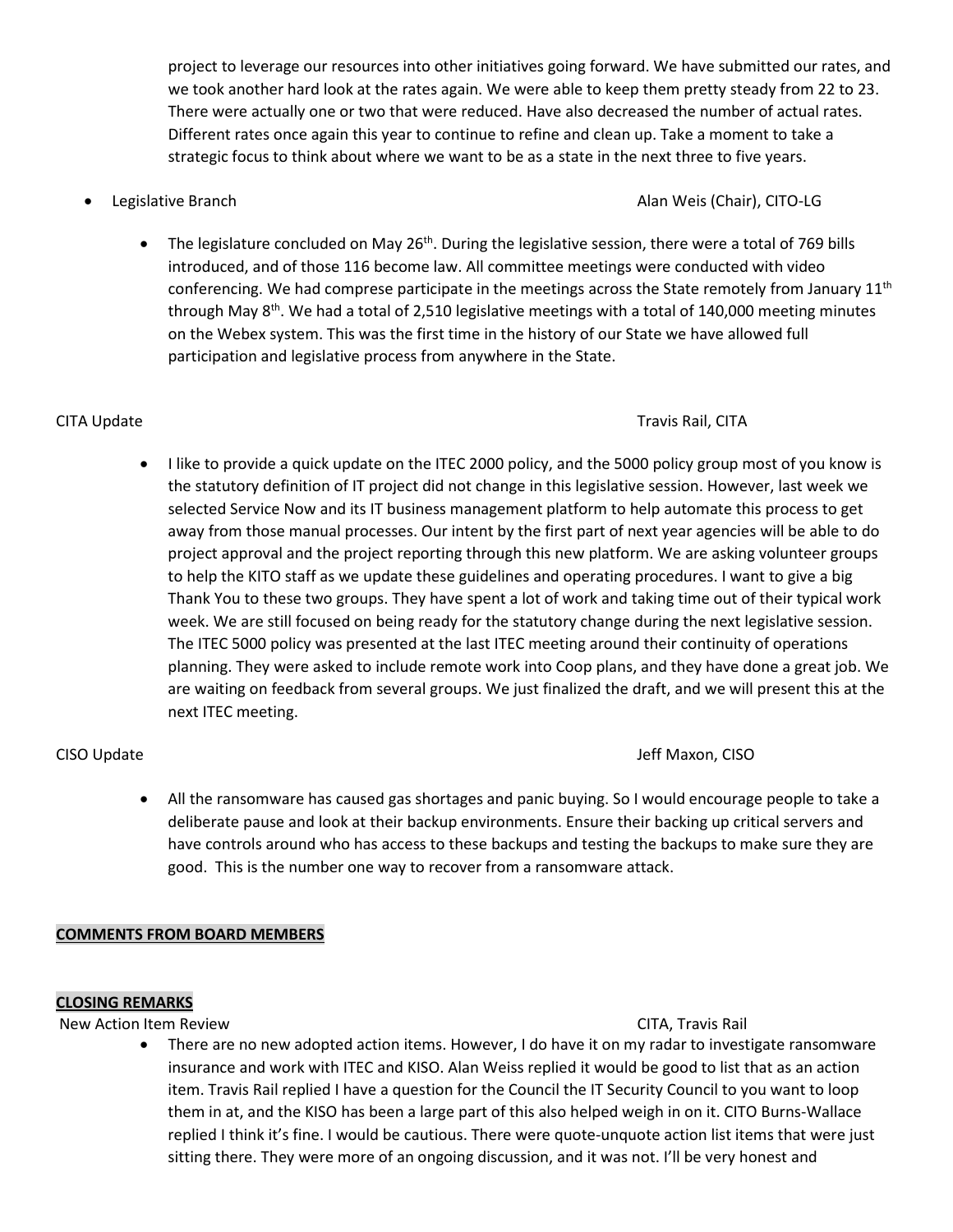transparent here. I'm not ready to move into the direction of taking this step and be very careful. So that ITEC is putting a policy around something that we don't know much more about.

### **ITEC CHAIR ROTATION**

### CITO, Kelly O'Brien

• First, the Kansas statue 75-7202 subsection C. The chairperson of the Council shall be drawn from the chief information technology officer's with each chief technology officer serving a one-year term. The term of the chairperson shall rotate among the chief information technology officers on an annual basis. I acted as the chair in 2019 with Alan Weiss, the legislative CITO taking over in 2020. Per this established schedule DeAngela Burns-Wallace executive branch CITO. She will take the position of chair starting with the next meeting scheduled in September. Congratulations, DeAngela Burns-Wallace. CITO DeAngela Burns-Wallace replied Thank You to Alan. As Kelly knows, it's not easy, and you're always trying to manage conversations, bring these things to the forefront, and keep our conversations moving. Thank you, Alan, for a great year of sitting in the role and keeping our conversations moving.

### **ADJOURNMENT**

Adjourned at 3.33 p.m.

NOTE: Any individual with a disability may request an accommodation in order to participate in committee meetings. Requests for accommodation should be made at least 5 working days in advance of the meeting.